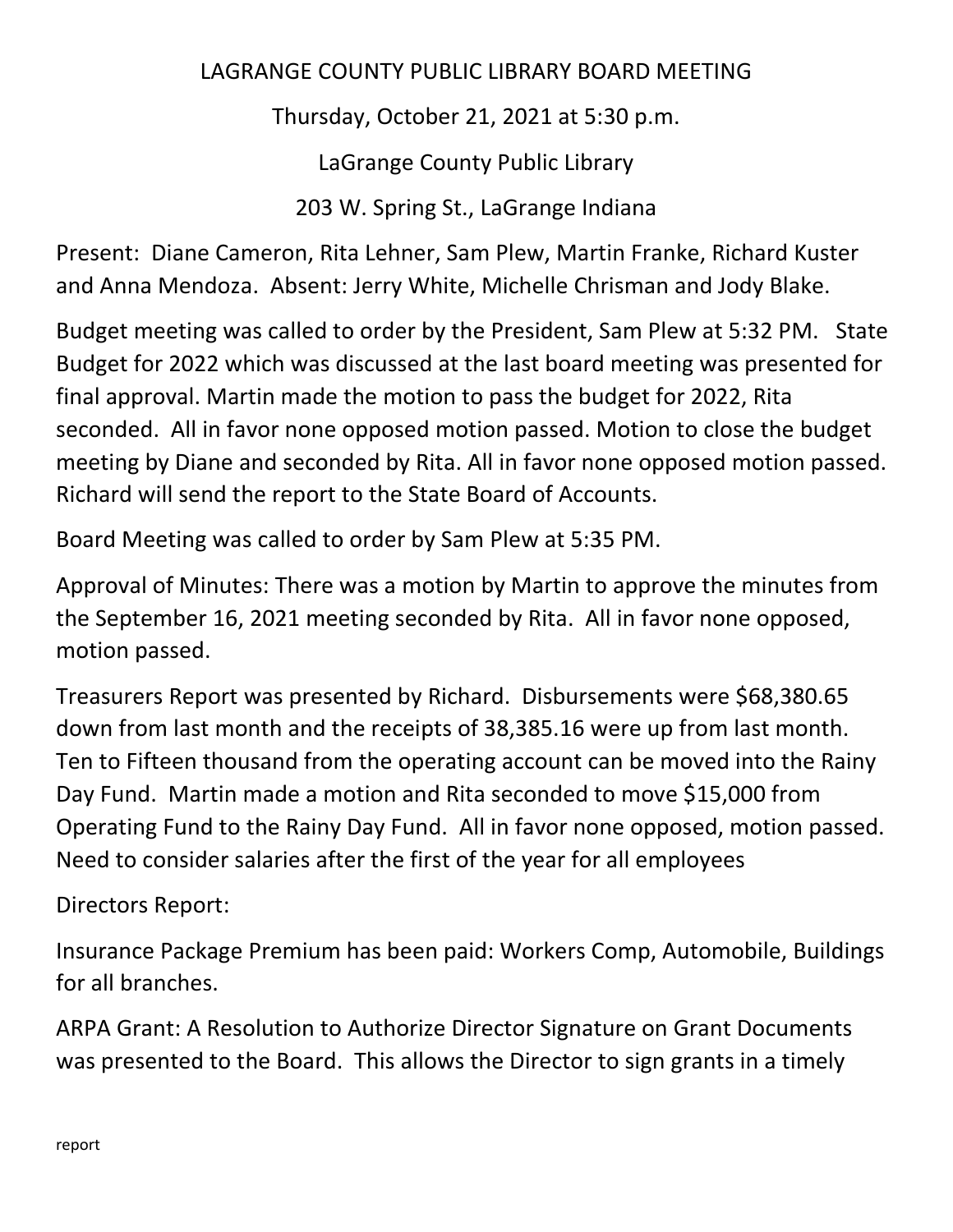manner in order to qualify for the grant. Rita made a motion to approve the resolution and Martin seconded. All in favor none opposed motion passed.

Fire Alarm Systems: move smoke detectors due to they are too close to the diffuser. Topeka is not yet completed.

Working on Quotes for a need water heater for the LaGrange branch.

Touchless Water Dispenser – Griffin Plumbing and Heating Air Compressors quoted ElKay installed for \$1641.00. Sam is to check with school to see what kind they have and check on pricing.

Collection HQ – sample report was given to the board members. Some discussion followed and board would like to see additional reports and how the system works to delete books.

Update of Covid -19 – The County is Yellow at this time. We will continue to recommend masks of employees and guests but not mandate masks.

See Statistical Report for the month of September of 2021. Tub Program is up again this month. Still have not received new vehicle.

See Staffing Report – currently have 21 employees. Would like to hire another Bookmobile Driver and one or two more staff members.

Reports and claims were reviewed: September 30, 2021- Payroll and Check numbers **28368-28417 in** the amount of **\$71,945.65 from the operating account.** Motion was made by Martin and seconded by Rita to approve the report. All in favor none opposed, motion passed.

Personnel Committee no report.

Facilities Committee no report.

Policy Committee no report

Correspondence to the Board – no report.

report Old Business – Still need to form a Landscaping Committee to formulate plans for the Library grounds in 2022. Dogwood Hills, in Middlebury and Lake City Landscaping in South Milford. If anyone else has a suggestion give the name to the